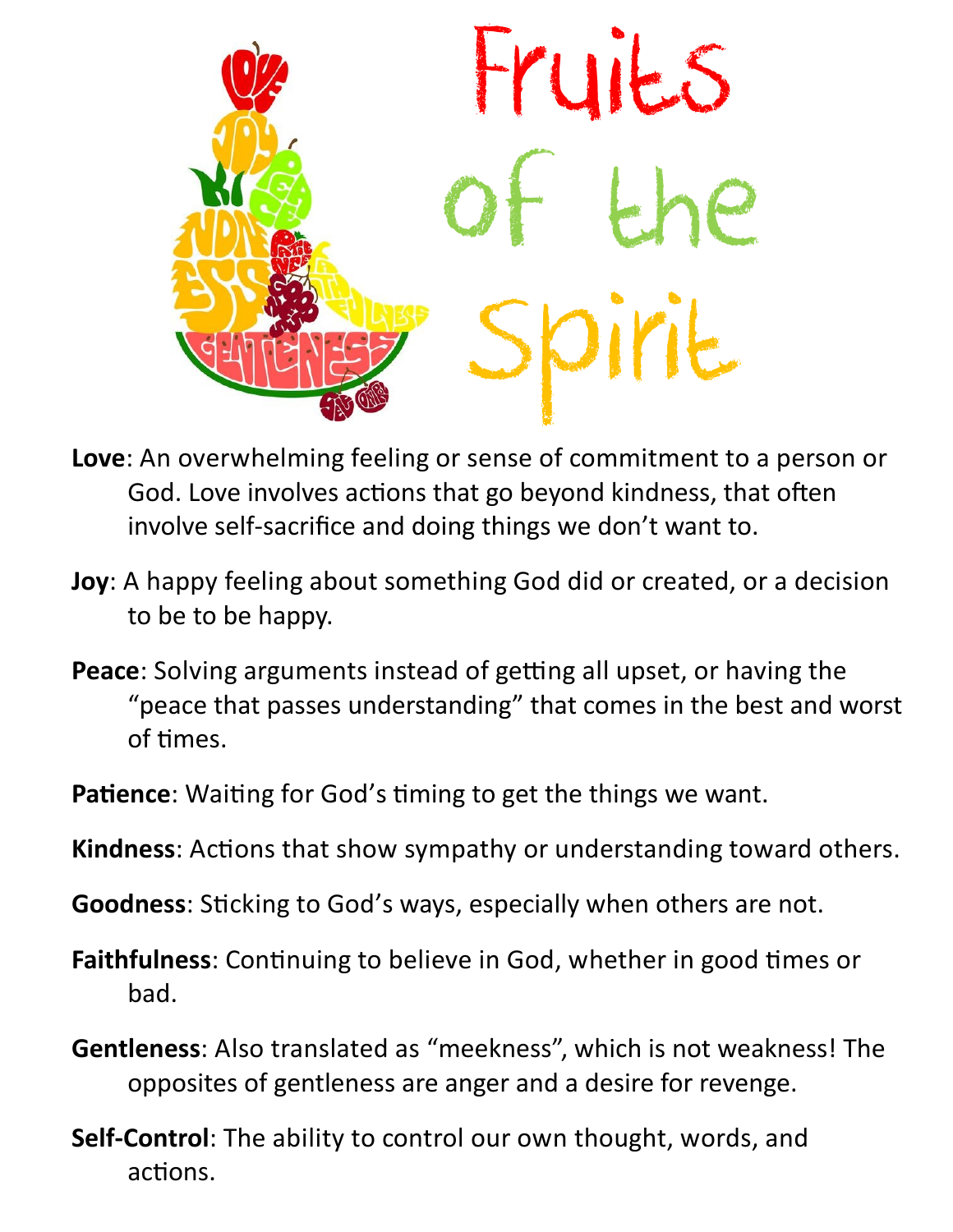## Fruits of the Spirit - GENTLENESS

"Walk in a manner worthy of the calling to which you have been called, with all humility and gentleness." Ephesians 4:1b-2a ESV



"But the fruit of the Spirit is love, joy, peace, patience, kindness, goodness, faithfulness, gentleness, self-control." Galatians 5:22-23a ESV